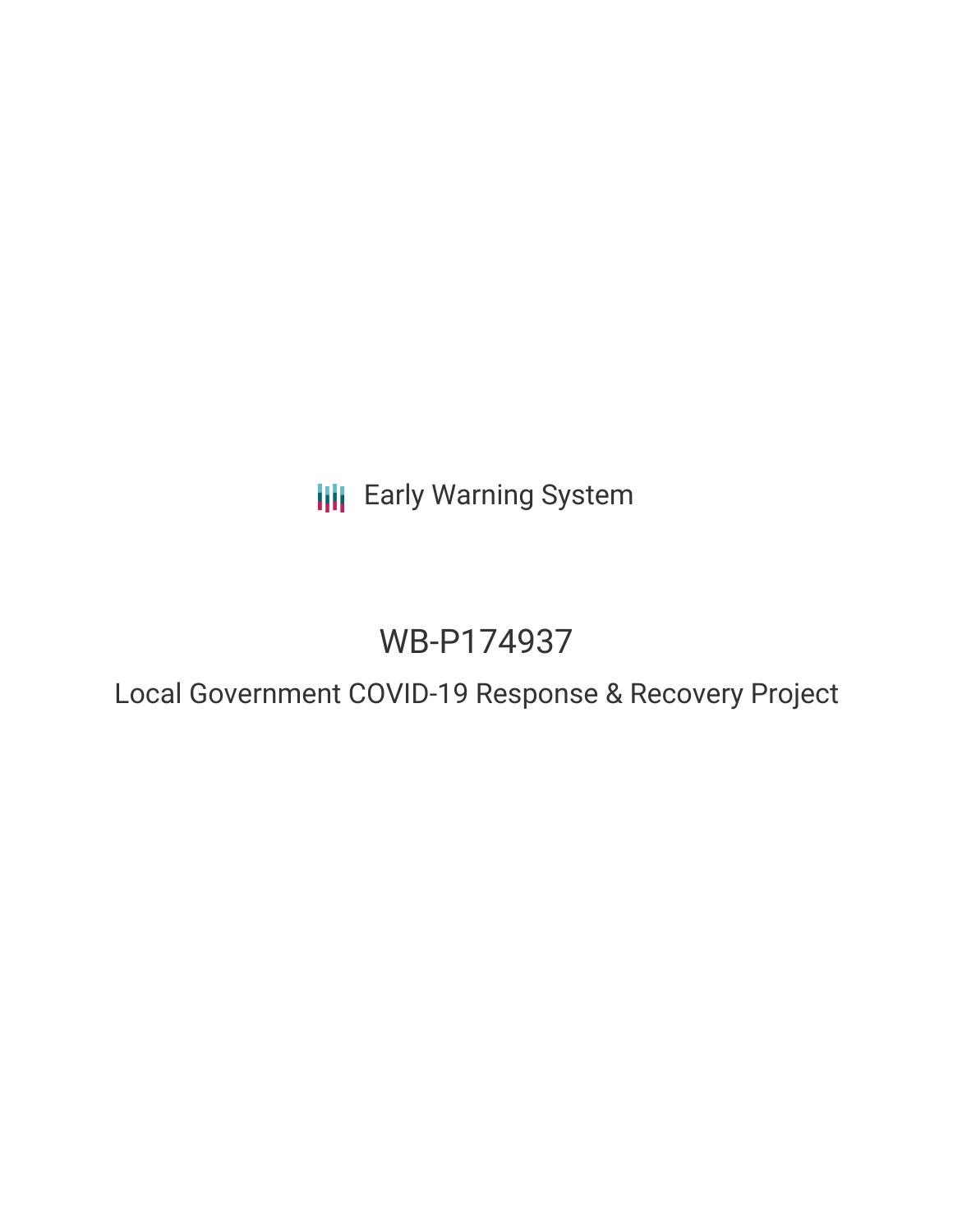

#### **Quick Facts**

| <b>Countries</b>               | Bangladesh                  |
|--------------------------------|-----------------------------|
| <b>Financial Institutions</b>  | World Bank (WB)             |
| <b>Status</b>                  | Proposed                    |
| <b>Bank Risk Rating</b>        | U                           |
| <b>Borrower</b>                | Government of Bangladesh    |
| <b>Sectors</b>                 | <b>Education and Health</b> |
| <b>Investment Type(s)</b>      | Loan                        |
| <b>Investment Amount (USD)</b> | \$300.00 million            |
| <b>Loan Amount (USD)</b>       | \$300.00 million            |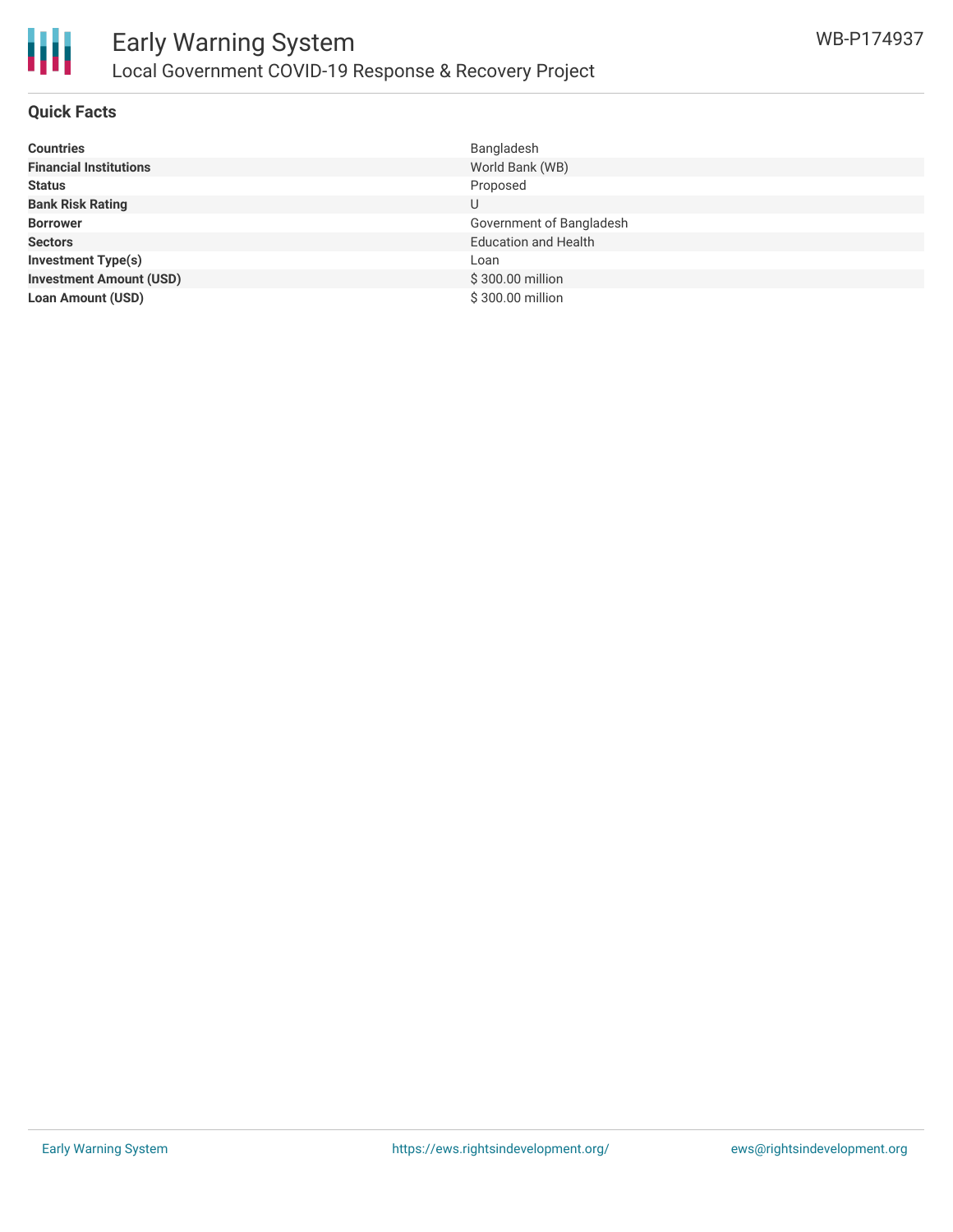

#### **Project Description**

Ш

According to bank documents, the project aims to strengthen the response and recovery efforts of local governments to the COVID-19 pandemic.

The World Bank has classified this project as having Moderate environmental and social risks.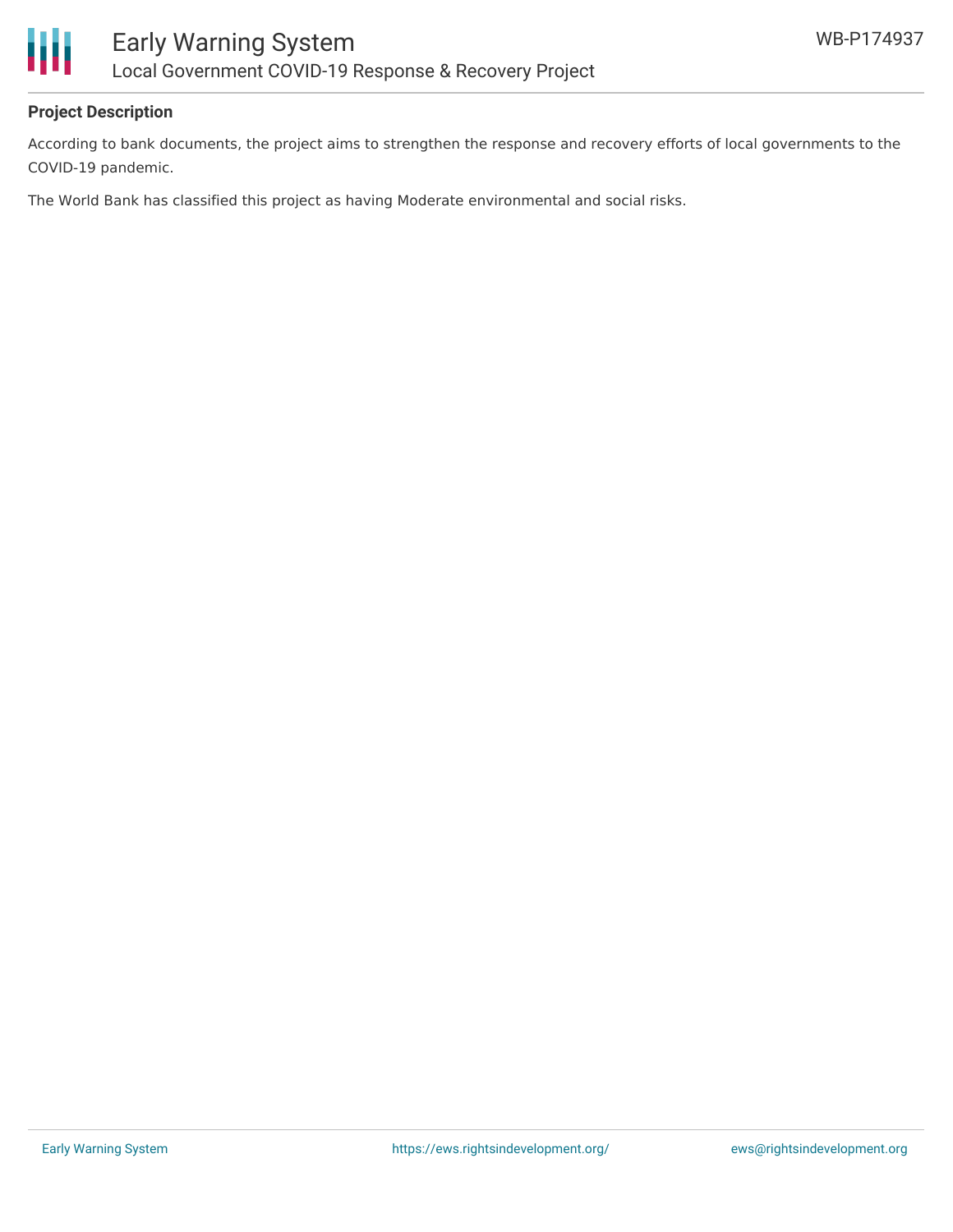

### **Investment Description**

World Bank (WB)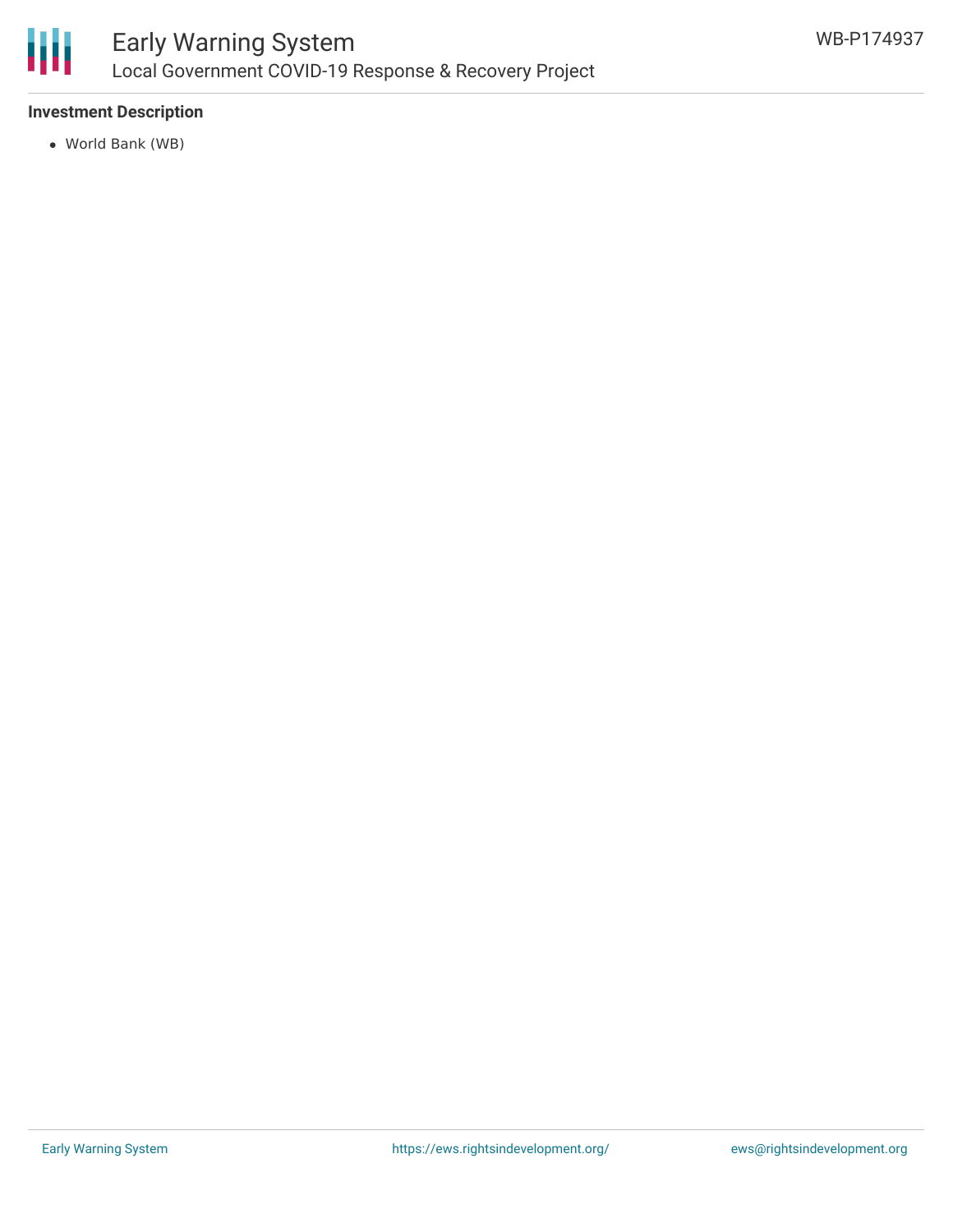

#### **Contact Information**

#### **Borrower: People's Republic of Bangladesh**

Zahidul Haque, Additional Secretary

[zhaque@yahoo.com](mailto:zhaque@yahoo.com)

#### **Implementing Agency: Ministry of LGRD and Co-operatives**

Shaikh Muzakka Zaher, Superintending Engineer, LGED [muzakka\\_zaher@yahoo.co.uk](mailto:muzakka_zaher@yahoo.co.uk)